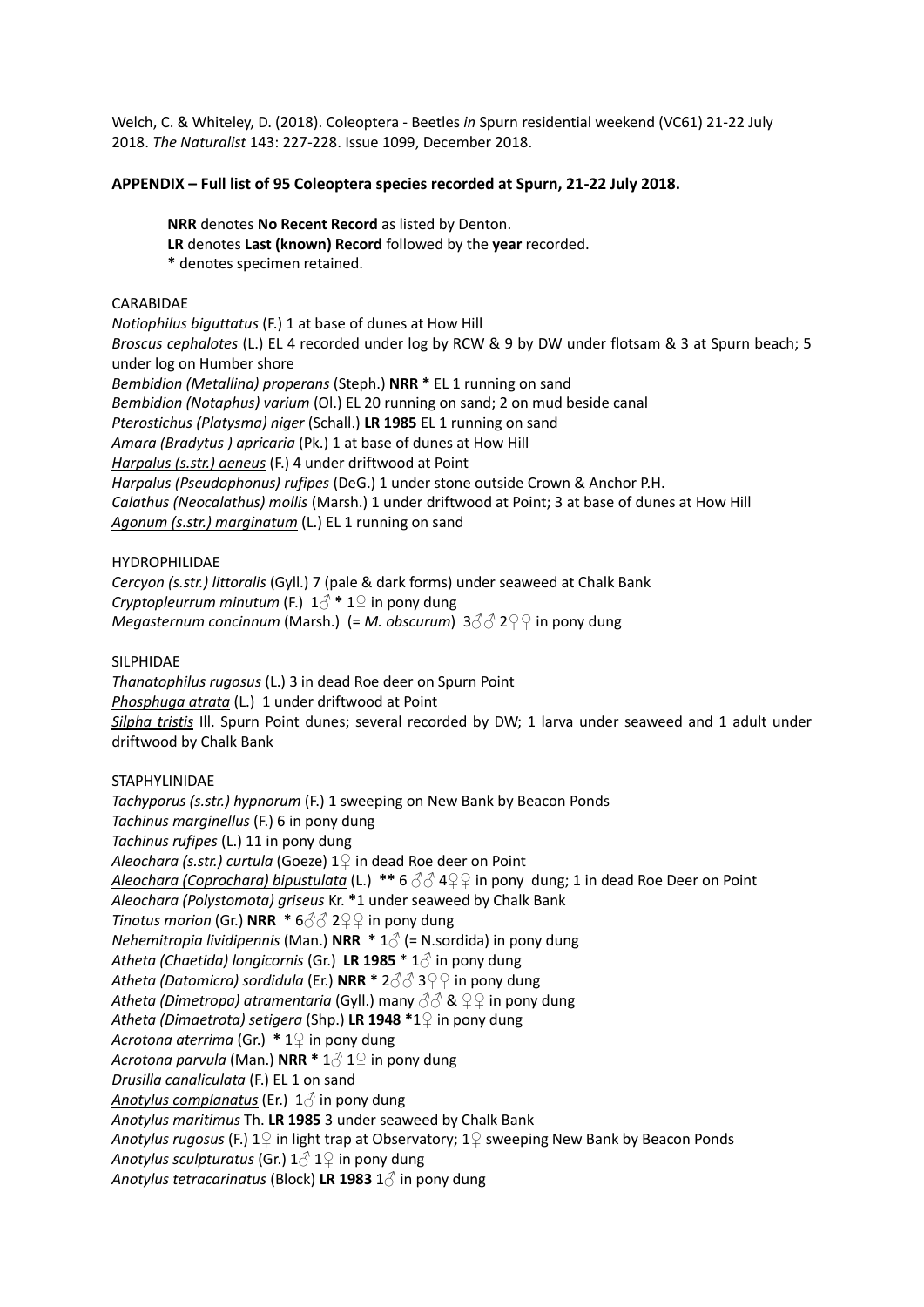*Stenus (s.str.) clavicornis* (Scop.) 1♀ in pony dung; 1♀ under driftwood by Chalk Bank *Xantholinus (s.str.) longiventris* Heer 1♀ in pony dung *Tasgius (s.str.) ater* (Gr.) 1 under driftwood by Chalk Bank *Creophilus maxilosus* (L.) 4 in dead Roe Deer on point *Philonthus (s.str.) longicornis* Steph. **NRR \*** 1♂ in dead Roe deer on Point *Cafius (s.str.) xantholoma* (Gr.) 4 under seaweed by Chalk Bank

## SCARABAEIDAE

*Aegialia arenarius* (F.) 1 sweeping saltmarsh south of Discovery Centre; 3 dead in dunes by How Hill

#### **SCIRTIDAF**

*Contacyphon coarctatus* (Pk.) 1♂ sweeping New Bank by Beacon Ponds

### ELATERIDAE

*Agrypnus murinus* (L.) 1 larva under driftwood at Chalk Bank *Agriotes (Orthathous) bicolor* (Goeze) **1953 only record** EL 1 sweeping New Bank

### CANTHARIDAE

*Cantharis (s.str.) flavilabris* Fall. (= old nigra) 1 sweeeping on Point *Cantharis (s.str.) nigra* (DeG.) **\***1♂ (?= old bicolor / thoracica) EL on sand *Rhagonycha fulva* (Scop.) common everywhere; 5 in light trap at Observatory

#### CRYPTOPHAGIDAE

*Atomaria (Anchicera) apicalis* Er. **\***3♀♀ in pony dung *Atomaria (Anchicera) mesomela* (Hbst.) 1 sweeping on Point *Atomaria (Anchicera) fuscata* (Schӧn.) 1 on log at Spurn Warren

PHALACRIDAE *Olibrus aeneus* (F.) **NRR** EL 1 sweeping *Matricaria by* path south of boatyard

KATERETIDAE *Brachypterus urticae* (F.) EL 1 sweeping path south of boatyard

#### NITIDULIDAE

*Meligethes aeneus* (F.) abundant everywhere *Meligethes nigrescens* Steph. EL 1 ∂sweeping by path south of boatyard

#### COCCINELLIDAE

*Halyzia sedecimguttata* (L.) 1 under driftwood by Chalk Bank *Psyllobora vigintiduopunctata* (L.) 1 sweeping path south of Cliff Farm (+ 2 larvae) *Adalia bipunctata* (L.) 1 sweeping by Canal *Adalia decempunctata* (L.) DW recorded 1 in Observatory garden *Coccinella (s.str.) septempunctata* L. single specimens swept at EL and throughout the peninsula *Coccinella (Spilota) undecimpunctata* (L.) common sweeping dunes at EL and Point, 2 larvae also present *Harmonia axyridis* (Pallas) 1 in light trap at Observatory; 1 larva sweeping by Canal *Anatis ocellata* (L.) 1 coll, DW sweeping Corner Field *Subcocinella vigintiquattuorpunctata* (L.) many at EL (including larvae), along Canal; Corner Field (DW); How Hill dunes & path south of Cliff Farm

# LATRIDIIDAE

*Cartodere (Aridius) bifasciatus* (Reitt.) 1 sweeeing beside road on Point *Cartodere (Aridius) nodifer* (Westw.) EL 1 sweeping New Bank by Beacon Ponds *Enicmus transversus* (Ol.) EL 2 sweeping New bank by Beacon Ponds; 1 sweeping path South of boatyard *Corticaria impressa* (Ol.) 1♂ sweeping on Point